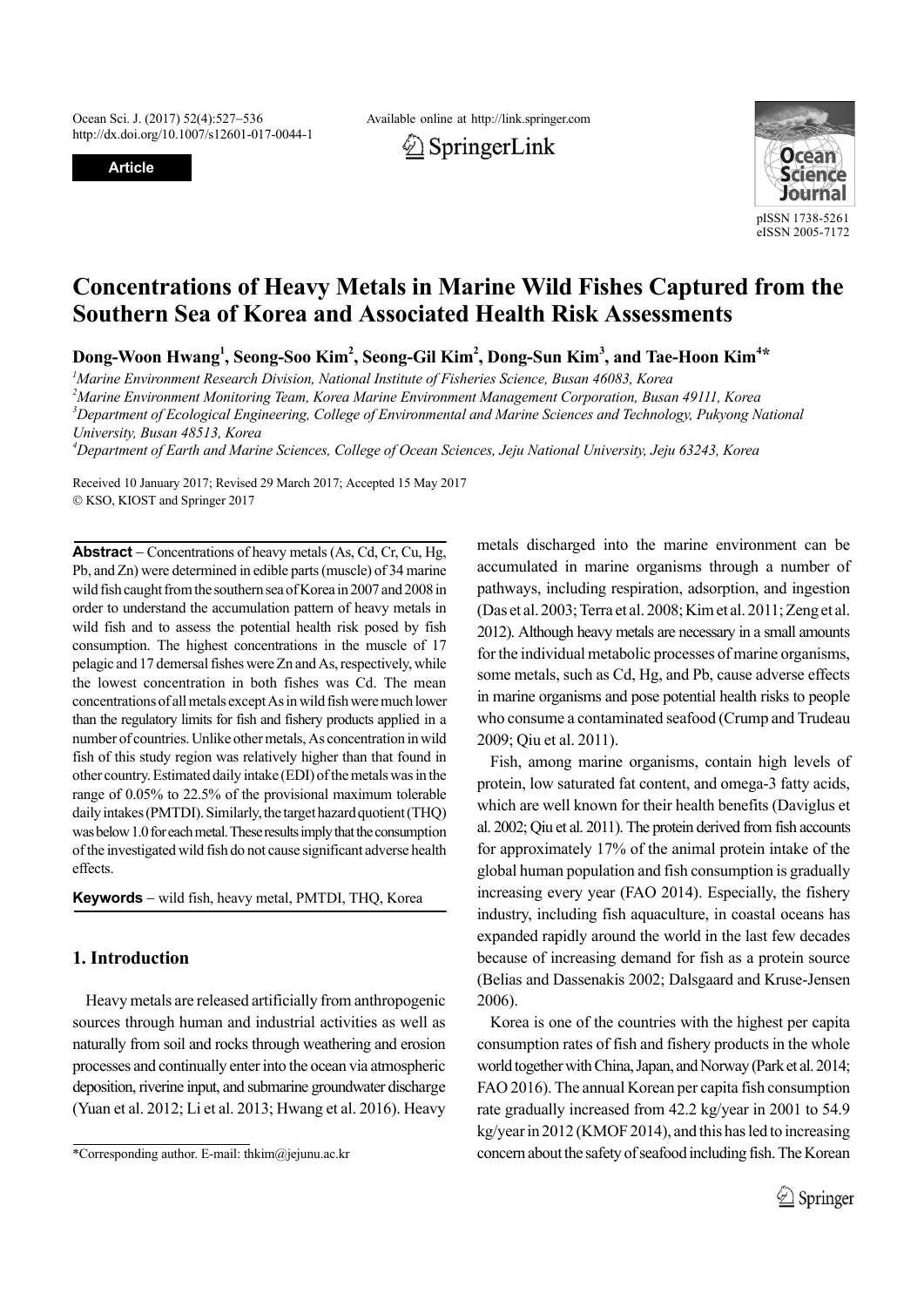government has carried out an annual monitoring program in which the heavy metal concentrations of imported and domestic (farmed and wild) fish purchased from seafood markets are determined in order to protect the health of people consuming seafood (Kim et al. 2007; Mok et al. 2014). Nevertheless, little information is available on the accumulation of heavy metals in marine wild fish caught in Korean coastal waters.

In this study, we determined the concentrations of the heavy metals (As, Cd, Cr, Cu, Hg, Pb, and Zn) in the muscle of wild fish and assessed the potential health risks posed to people consuming marine fish. Here, we collected wild fish caught from the southern sea of Korea because more edible fishes inhabit and are caught in that sea than in the other seas (the Yellow Sea and the East Sea) around the Korean Peninsula (NFRDI 2014).

# **2. Materials and Methods**

## **Sample collection**

34 marine wild fish species (about 160 individuals) were collected from the largest fish market (Busan Cooperative Fish Market) in Korea and from a survey of fishery resources in the southern sea of Korea exclusive economic zone conducted by the National Fisheries Research and Development Institute in 2007 and 2008. After collection, 63 samples were obtained from one to sixteen individuals of each species. 32 samples were pelagic species (17 of fish species), and 31 samples were demersal species (17 of fish species) (Table 1). Each sample was placed in a vinyl zipper bag, immediately frozen, and stored at -20°C until analysis.



**Fig. 1.** A map showing the sampling area of 34 marine wild fish captured from the southern sea of Korea in 2007 and 2008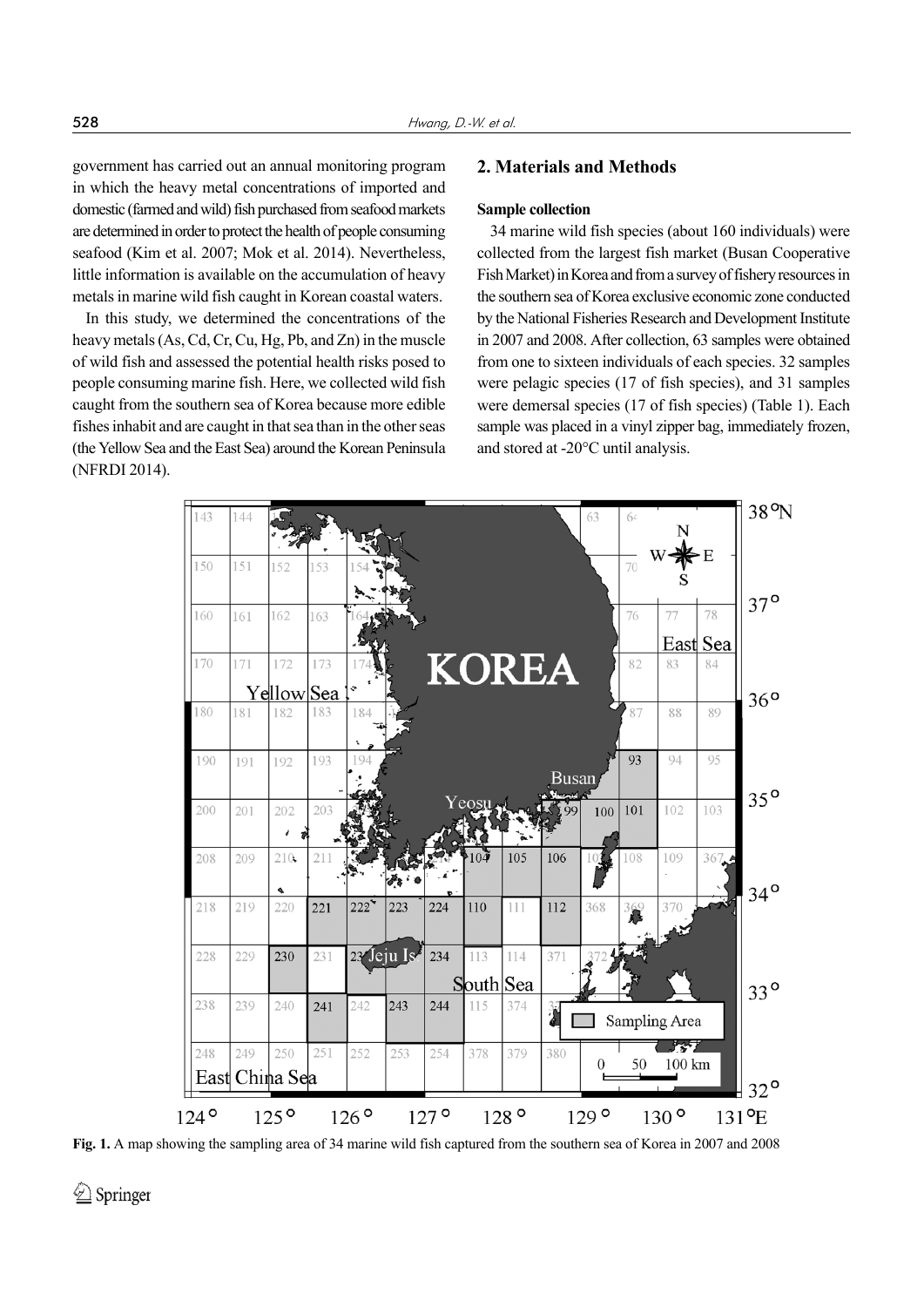| "If incomple southern sea of Korea in 2007 and 2009 Different<br>امن مام 14 انسیک<br>25.22<br>ation (SD) of heavy metale in<br>֧֖֧֖֧֦֧֧֧֪֧֧֧֧֧֧֧֧֧֧֛֪֪֦֧֧֧֧֧֧֛֪֧֧֧֚֚֚֚֚֝֝֬֝֝֬֝֓֝֬֝֬֝֬֓֝֬֝֓֝֬֝֬֝֬֝֓֝֬֝֬֝֬֝֬֝֬֝֬֝֬<br>i<br>i | Ę<br>j<br>$-1000$<br>7000000000<br>re nalamn<br>-dm --<br>o harrat ar o<br>ovin matalon<br>j<br>$\sim$ - 0.051 hotels<br>$-7 - 7 - 7$<br>i |              |
|----------------------------------------------------------------------------------------------------------------------------------------------------------------------------------------------------------------------------|--------------------------------------------------------------------------------------------------------------------------------------------|--------------|
| J<br>í                                                                                                                                                                                                                     | $\frac{1}{2}$<br>$\frac{1}{2}$<br>.<br>ו<br>$\frac{1}{2}$<br>1                                                                             | $\mathsf{I}$ |

| = Not determined)<br>Species |                           |                                           |                         |                                |                         | Concentration ( $\mu$ g/g-wet weight) |                         |                             |                         |
|------------------------------|---------------------------|-------------------------------------------|-------------------------|--------------------------------|-------------------------|---------------------------------------|-------------------------|-----------------------------|-------------------------|
| Common name                  | Scientific name           |                                           | As                      | ರ                              | ð                       | ರೆ                                    | Hg                      | <b>A</b>                    | $\overline{\Xi}$        |
| Pelagic fish                 |                           |                                           |                         |                                |                         |                                       |                         |                             |                         |
| Bluefin tuna                 | Thunnus thynnus           | $\alpha$<br>$\vert\vert$<br>Ξ             | $0.79 \pm 0.52$         | $0.004 \pm 0.000$              | $0.13 \pm 0.03$         | $0.45 \pm 0.17$                       | $0.13 \pm 0.05$         | $0.13 \pm 0.05$             | $3.52 \pm 2.40$         |
| <b>Black scraper</b>         | Thamnaconus modestus      | $\alpha$<br>$\overline{a}$                | $4.41 \pm 2.02$         | $0.014 \pm 0.019$              | $0.10 \pm 0.07$         | $0.12 \pm 0.01$                       | $0.01 \pm 0.00$         | $0.34 \pm 0.44$             | $3.56 \pm 0.92$         |
| Chub mackerel                | Scomber japonicus         | $(n=1)$                                   | 2.87                    | 0.013                          | 0.28                    | 1.02                                  | 0.06                    | 0.26                        | 4.01                    |
| Dark-banded rockfish         | Sebastes inermis          | $\widehat{\mathsf{c}}$<br>$\overline{a}$  | $3.03 \pm 2.86$         | $0.003 \pm 0.001$              | $0.11 \pm 0.01$         | $0.21 \pm 0.17$                       | $0.05 \pm 0.02$         | $0.02 \pm 0.00$             | $4.54 \pm 1.79$         |
| Flathead mullet              | Mugil cephalus cephalus   |                                           | $0.91 \pm 0.30$         | $0.001 \pm 0.002$              | $0.10 \pm 0.01$         | $0.49 \pm 0.22$                       | $0.01 \pm 0.01$         | $0.01 \pm 0.00$             | $2.95 \pm 0.27$         |
| Japanese amberjack           | Seriola quinqueradiata    | $(n = 2)$<br>$(n = 2)$                    | $1.79 \pm 1.27$         | $0.075 \pm 0.102$              | $0.15 \pm 0.01$         | $0.87 \pm 0.09$                       | $0.08 \pm 0.01$         | $0.15 \pm 0.08$             | $5.10 \pm 0.84$         |
| Japanese anchovy             | Engraulis japonicus       | ್<br>$(n =$                               | $2.75 \pm 2.09$         | $0.008 \pm 0.010$              | $0.12 \pm 0.03$         | $1.83 \pm 0.25$                       | $0.05 \pm 0.03$         | $0.01 \pm 0.01$             | $13.28 \pm 3.5$         |
| Japanese jack mackerel       | Trachurus japonicus       | $(n = 2)$                                 | $4.20 \pm 2.18$         | $0.001 \pm 0.000$              | $0.11 \pm 0.00$         | $0.33 \pm 0.21$                       | $0.05 \pm 0.02$         | $0.01 \pm 0.01$             | $3.41 \pm 0.15$         |
| Japanese seaperch            | Lateolabrax japonicus     | $(n = 2)$                                 | $3.15 \pm 4.18$         | $0.003 \pm 0.001$              | $0.11 \pm 0.07$         | $0.16 \pm 0.00$                       | $0.09 \pm 0.05$         | $0.02 \pm 0.02$             | $3.91 \pm 1.53$         |
| Japanese spanish mackerel    | Scomveromoorus niphonius  | $(n = 2)$                                 | $3.60 \pm 1.55$         | $0.003 \pm 0.000$              | $0.15 \pm 0.02$         | $0.27 \pm 0.14$                       | $0.02 \pm 0.01$         | $0.02 \pm 0.01$             | $4.83 \pm 0.47$         |
| Konoshiro gizzard shad       | Konosirus punctatus       | $(n = 2)$                                 | $1.22 \pm 0.50$         | $0.002 \pm 0.001$              | $0.14 \pm 0.02$         | $0.66 \pm 0.04$                       | $0.04 \pm 0.03$         | $0.07 \pm 0.03$             | $6.46 \pm 1.04$         |
| Largehead hairtail           | Trichiurus lepturus       | $(n=1)$                                   | 126                     | 0.026                          | 0.20                    | 0.13                                  | 0.08                    | 0.18                        | 2.48                    |
| Marbled rockfish             | Sebastiscus marmoratus    | $(n=1)$                                   | 2.83                    | 0.001                          | 0.11                    | 0.16                                  | 0.13                    | 0.04                        | 3.36                    |
| Pacific herring              | Clupea pallasii           | $(n=1)$                                   | 1.71                    | 0.008                          | 0.29                    | 1.30                                  | 0.10                    | 0.42                        | $6.67$                  |
| Pacific saury                | Cololabis saira           | $(n=1)$                                   | 0.52                    | 0.006                          | 0.13                    | 0.74                                  | 0.04                    | 0.03                        | 3.79                    |
| Red seabream                 | Pagrus major              | $(n = 2)$                                 | $3.08 \pm 0.16$         | $0.003 \pm 0.001$              | $0.08 \pm 0.03$         | $0.20 \pm 0.09$                       | $0.04 \pm 0.03$         | $0.06 \pm 0.02$             | $3.00 \pm 1.11$         |
| Yellow croaker               | Larimichthys polyactis    | $(n = 4)$                                 | $3.20 \pm 1.03$         | $0.005 \pm 0.005$              | $0.18 \pm 0.06$         | $0.20 \pm 0.09$                       | $0.02 \pm 0.01$         | $0.12 \pm 0.20$             | $3.31 \pm 0.69$         |
| Total                        | $Mean \pm SD$             | $(n=32)$                                  | $2.58 \pm 1.72^b$       | $0.010 \pm 0.026$ <sup>f</sup> | $0.14 \pm 0.06^{\circ}$ | $0.54 \pm 0.53$ °                     | $0.05 \pm 0.04^{\circ}$ | $0.10 \pm 0.15^{\text{de}}$ | $4.87 \pm 3.16^{\circ}$ |
| Demersal fish                |                           |                                           |                         |                                |                         |                                       |                         |                             |                         |
| Armored brotula              | Hoplobrotula armata       | $(n = 2)$                                 | $0.32 \pm 0.31$         | $0.024 \pm 0.034$              | $0.04 = 0.04$           | $0.25 \pm 0.19$                       | $0.10 \pm 0.06$         | $0.01 \pm 0.00$             | $3.15 \pm 0.63$         |
| Bastard halibut              | Paralichthys olivaceus    | $(n=4)$                                   | $2.28 \pm 1.27$         | $0.023 \pm 0.044$              | $0.09 \pm 0.01$         | $0.14 \pm 0.04$                       | $0.06 \pm 0.04$         | $0.16 \pm 0.27$             | $2.72 \pm 0.51$         |
| Black throat sea perch       | Doederleinia berycoides   | $(n = 2)$                                 | $1.72 \pm 0.16$         | $0.001 \pm 0.001$              | $0.13 \pm 0.02$         | $0.08 \pm 0.04$                       | $0.06 \pm 0.00$         | $0.18 \pm 0.25$             | $3.82 \pm 2.49$         |
| Brown sole                   | Pleuronectes herzensteini | $(n = 2)$                                 | $15.45 \pm 10.33$       | $0.015 \pm 0.018$              | $0.13 \pm 0.04$         | $0.15 \pm 0.05$                       | $0.03 \pm 0.00$         | $0.37 \pm 0.23$             | $3.28 \pm 2.49$         |
| Japanese pufferfish          | Takifugu rubripes         | $\widehat{\mathcal{L}}$<br>$(n =$         | $2.62 \pm 1.88$         | $0.004 \pm 0.001$              | $0.07 \pm 0.01$         | $0.19 \pm 0.00$                       | $0.10 \pm 0.01$         | $0.02 \pm 0.01$             | $5.05 \pm 0.16$         |
| Marbled flounder             | Pleuronectes yokohamae    | $(n=1)$                                   | 17.63                   | g                              | 0.15                    | 0.11                                  | $0.07$                  | 0.03                        | 3.56                    |
| Mi-iuy croaker               | Miichthys miuy            | $(n = 2)$                                 | $0.50 \pm 0.26$         | $0.004 \pm 0.000$              | $0.08 \pm 0.05$         | $0.19 \pm 0.14$                       | $0.07 \pm 0.05$         | $0.08 \pm 0.06$             | $3.55 \pm 2.12$         |
| Ocellate spot skate          | Okamejei kenojei          | $(n = 1)$                                 | 16.91                   | 0.003                          | 0.11                    | 0.13                                  | 0.17                    | 0.01                        | 3.19                    |
| Okhostk atka mackerel        | Pleurogrammus azonus      | $(n=1)$                                   | 1.20                    | $\beta$                        | 0.21                    | 0.64                                  | 0.04                    | 0.02                        | 4.67                    |
| Red stingray                 | Dasyatis akajei           | $(n = 2)$                                 | $15.80 \pm 3.74$        | $0.001 \pm 0.001$              | $0.11 \pm 0.01$         | $0.30 \pm 0.07$                       | $0.06 \pm 0.04$         | $\Xi$                       | $4.50 \pm 0.28$         |
| Red tonguesole               | Cynoglossus joyneri       | $(n = 1)$                                 | 8.43                    | 0.002                          | 0.10                    | 0.09                                  | 0.01                    | 0.03                        | 3.28                    |
| Ridged-eye flounder          | Pleuronichthys cornutus   | $\widehat{\mathcal{L}}$<br>$\overline{a}$ | $11.33 \pm 2.33$        | $0.003 \pm 0.003$              | $0.08 \pm 0.04$         | $0.18 \pm 0.04$                       | $0.04 \pm 0.00$         | $0.10 \pm 0.13$             | $4.28 \pm 1.46$         |
| Robust tonguefish            | Cynoglossus robustus      | $\widehat{\mathcal{L}}$<br>$\overline{a}$ | $10.80 \pm 1.71$        | $0.002 \pm 0.003$              | $0.07 \pm 0.00$         | $0.06 \pm 0.04$                       | $0.02 \pm 0.00$         | $0.01 \pm 0.00$             | $2.23 \pm 0.10$         |
| Sailfin sandfish             | Arctoscopus japonicus     | $(n=1)$                                   | 1.35                    | 0.017                          | 0.13                    | 0.28                                  | 0.06                    | 0.07                        | 7.18                    |
| Silver pomfret               | Pampus argeneteus         | $(n = 2)$                                 | $0.70 \pm 0.15$         | $0.024 \pm 0.032$              | $0.15 \pm 0.04$         | $0.10 \pm 0.06$                       | $0.01 \pm 0.00$         | $0.01 \pm 0.01$             | $3.07 \pm 0.64$         |
| Whitespotted conger          | Conger myriaster          | $\widehat{\mathcal{L}}$<br>$\overline{a}$ | $9.48 \pm 4.42$         | $0.009 \pm 0.010$              | $0.21 \pm 0.00$         | $0.32 \pm 0.08$                       | $0.13 \pm 0.03$         | $0.06 \pm 0.01$             | $7.04 \pm 0.76$         |
| Yellow goosefish             | Lophius litulon           | $(n = 2)$                                 | $6.80 \pm 1.62$         | $0.001 \pm 0.000$              | $0.05 \pm 0.01$         | $0.17 \pm 0.08$                       | $0.08 \pm 0.05$         | $0.02 \pm 0.01$             | $3.35 \pm 1.06$         |
| Total                        | $Mean \pm SD$             | $(n=31)$                                  | $7.28 \pm 7.18^{\circ}$ | $0.009 \pm 0.019$              | $0.11 \pm 0.05$         | $0.19 \pm 0.13$                       | $0.06 \pm 0.04$         | $0.08 \pm 0.14^{\circ}$     | $3.85 \pm 1.50$         |

 $\underline{\textcircled{\tiny 2}}$  Springer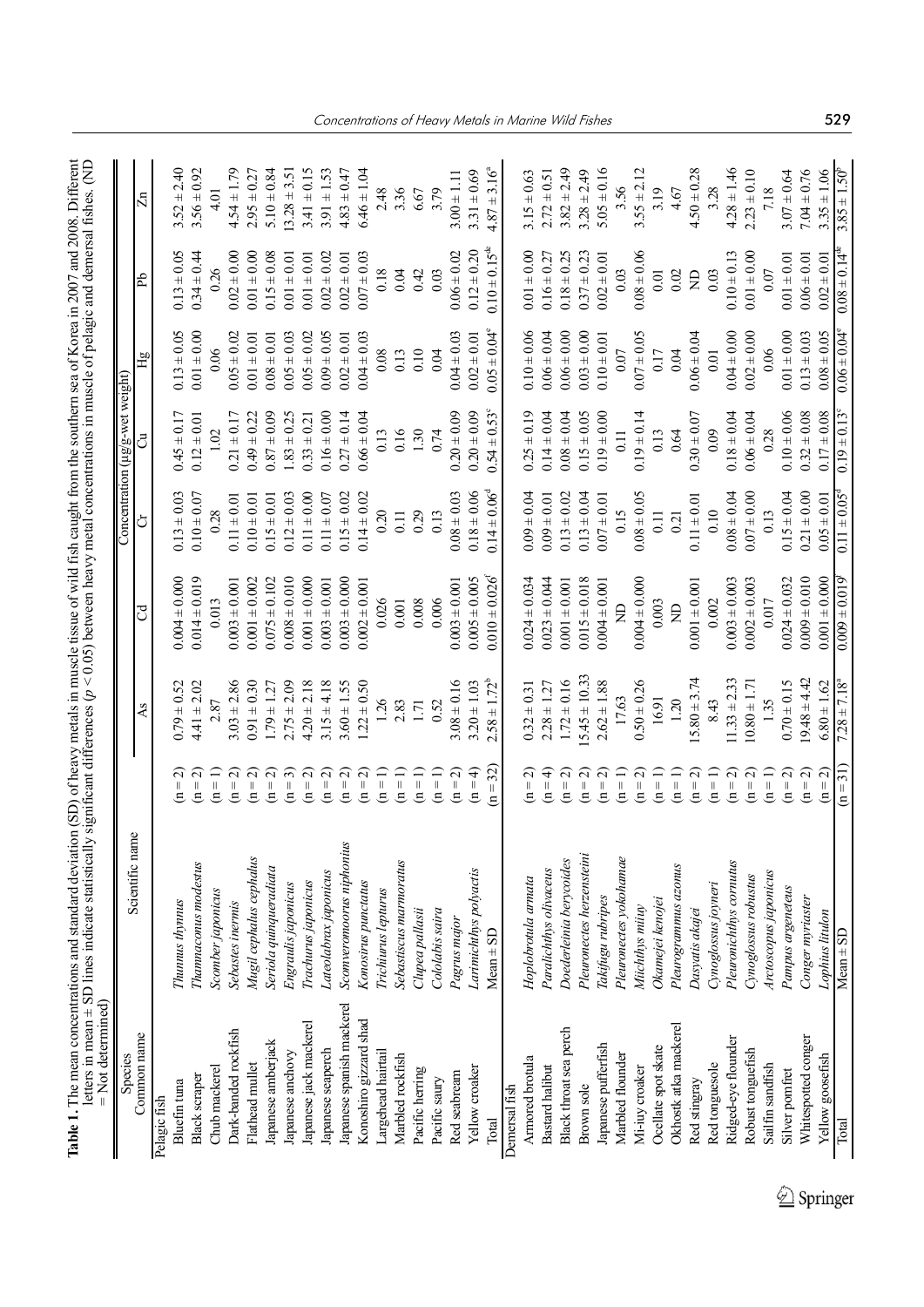#### **Analytical methods**

In the laboratory, each fish sample was allowed to reach room temperature and then dissected on a clean ceramic chopping board using a clean ceramic knife. Approximately 20 g of dorsal muscle tissue was taken from fish of each species for analysis. If more than two individual fish of a species had been caught or collected, the tissue between 1 and 10 g was taken from each individual fish and then were mixed. Each tissue sample was washed with distilled water and freeze-dried at -80°C until a constant weight was reached.

Each dry sample was pulverized and homogenized in a jar using a mixer mill. Approximately 1.0 g of the powdered sample was digested in 10 mL of conc.  $HNO<sub>3</sub>$  (Suprapur grade; Merck, Darmstadt, Germany) in an acid-cleaned Teflon vessel at room temperature for ~3 hours. A lid was then placed on the vessel and the sample was digested at 80°C for 7 hours, then dried by heating the vessel without the lid on at 100°C for ~3 hours in the clean humhood. This procedure was repeated until a negligible amount of white residue remained. The dry residue was then dissolved in 80 mL of  $2\%$  HNO<sub>3</sub>, and the solution was filtered through filter paper (Advantec 5C filter paper, 110 mm diameter; Advantec MFS, Dublin, CA, USA), then diluted to 100 mL with  $2\%$  HNO<sub>3</sub>.

The As, Cd, Cu, Cr, Pb, and Zn concentrations in the sample extracts were determined using an inductively coupled plasma-mass spectrometer (ICP-MS, PerkinElmer, ELAN 6000). The Hg concentrations in the dried tissue samples were measured directly without pretreating the samples using an automated mercury analyzer (Milestone, AMA-254). The accuracy and precision of the analytical procedure were checked by analyzing the certified reference material, ERM-CE278 (for Hg) produced by the Institute for Reference Materials and Measurement and DORM-3 (for heavy metals except Hg) produced by the National Research Council Canada, using the same procedures as were used for the samples. The mean recoveries of the heavy metals in the certified reference material ranged from 92% to 102%. The blank samples were also analyzed by the same procedure as the samples. To prevent contamination during the experiment processes, all procedures were carefully performed at a class 100 clean room. The heavy metal concentrations in the samples are in micrograms per gram wet weight (labeled μg/g later).

#### **Assessment of potential risks**

The potential risks of heavy metals in fish tissue to cause

harmful effects in the Korean population were evaluated using the provisional maximum tolerable daily intake (PMTDI) that has been suggested by the Joint Food and Agriculture Organization / World Health Organization Expert Committee on Food Additives (JECFA) (WHO 2016) and reference doses (RfD) that have been suggested by the United States Environmental Protection Agency (Onsanit et al. 2010; USEPA 2016). First, the estimated daily intake (EDI) of a metal was calculated and compared with the PMTDI. The EDI (μg/ kg·bw/day) is dependent on the metal concentration in fish tissue and the amount of consumed fish, and it was calculated using the following equation (1):

$$
EDI = (C_{fish} \times DC_{fish}) / BW
$$
 (1)

where  $C_{\text{fish}}$  is the mean or max metal concentrations in fish tissue ( $\mu$ g/g), DC<sub>fish</sub> is the daily fish consumption (g/day) for a Korean adult, and BW is the mean body weight (kg) of a Korean adult.

We also assessed the health risks posed by the consumption of fish using the target hazard quotient (THQ). The THQ indicates the relationship between the amount of toxicant humans are exposed to and the reference dose (RfD), and is part of the USEPA Human Health Risk Assessment approach (Copat et al. 2013; USEPA 2013). The THQ was calculated using the following equation (2):

$$
THQ = EDI / RfD
$$
 (2)

Here, THQ of less than 1 was interpreted as indicating that no obvious risks were posed.

#### **Statistical analysis**

The heavy metal concentrations in the samples were tested for normality using the Shapiro-Wilk test. The Student's ttest and Mann-Whitnery *U* test were used to identify any significant differences in the accumulation pattern of heavy metals in fish muscle or in the pattern of metal concentrations between pelagic and demersal fishes. Statistical significance was defined as *p* < 0.05. The statistical analyses were performed using SPSS for Window version 11.0 software (SPSS, Chicago, IL, USA).

#### **3. Results and Discussion**

#### **Concentration of heavy metals in muscle of wild fish**

The concentrations of heavy metals in the muscle of 34 marine wild fishes (*n* = 63) captured from the southern sea of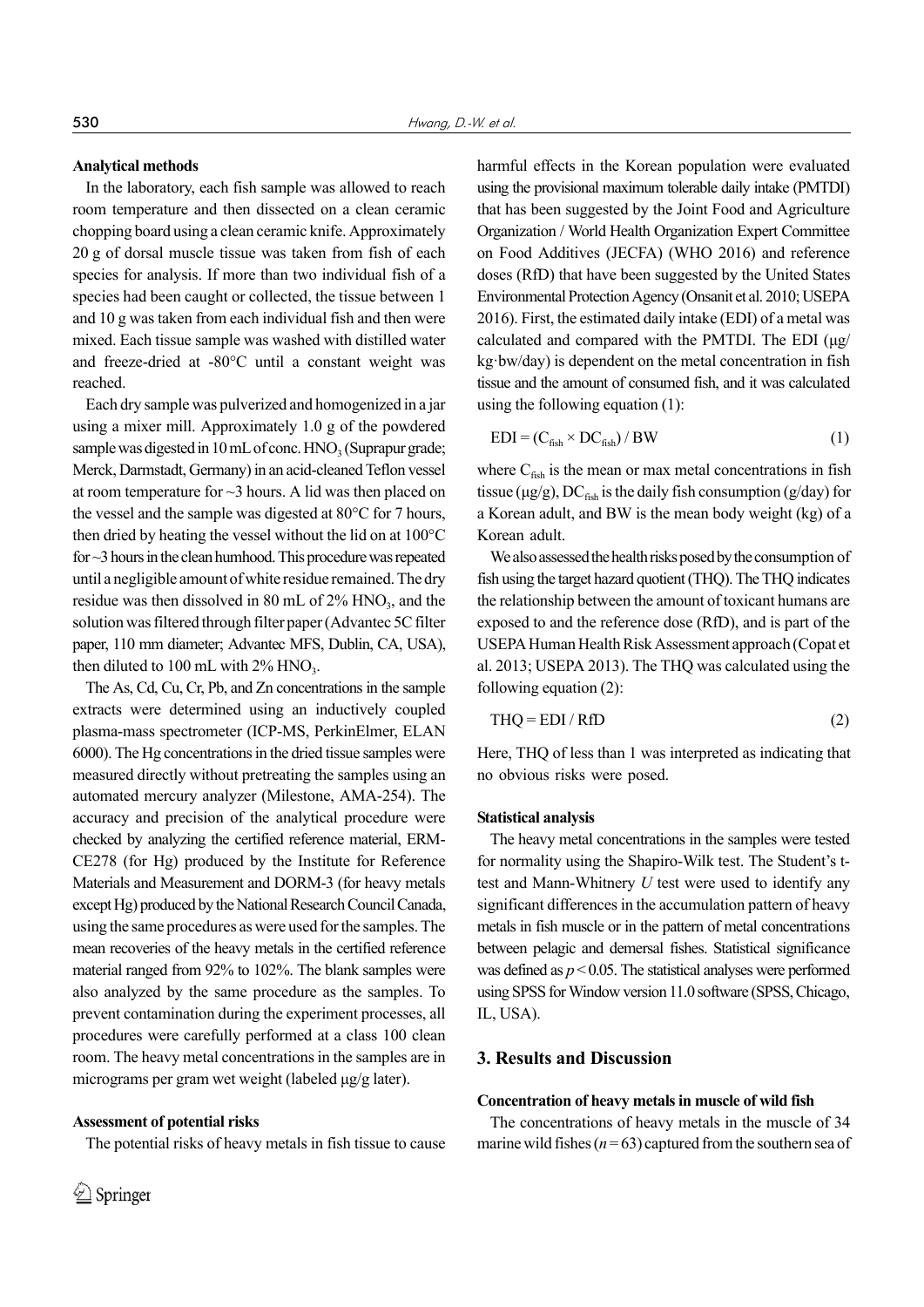Korea exclusive economic zone are shown in Table 1. Some metal concentrations in the muscle of wild fish showed large differences with respect to the habitat environment of fish. In the muscle of pelagic fish (17 species,  $n = 32$ ), the mean concentrations of As, Cd, Cr, Cu, Hg, Pb, and Zn were 2.58 μg/g, 0.010 μg/g, 0.14 μg/g, 0.54 μg/g, 0.05 μg/g, 0.10 μg/g, and 4.87 μg/g, respectively. The mean metal concentrations decreased in the order Zn > As > Cu > Cr > Pb > Hg > Cd, and the decreasing order had a statistically significant difference (*p*  $< 0.05$ ). In the muscle of demersal fish (17 species,  $n = 31$ ), the mean concentrations of As, Cd, Cr, Cu, Hg, Pb, and Zn were 7.28 μg/g, 0.009 μg/g, 0.11 μg/g, 0.19 μg/g, 0.06 μg/g, 0.08 μg/g, and 3.85 μg/g, respectively. Unlike the pelagic fish, the mean metal concentrations decreased in the order  $As > Zn > Cu > Cr > Hg > Pb > Cd$ , and the decreasing order had a statistically significant difference  $(p < 0.05)$ .

The As concentrations in demersal fish (especially, in species that live in the bottom sediment) were higher by two or three times magnitude than those in pelagic fish, while the Cr and Cu concentrations were higher by two or three times magnitude in pelagic fish than in demersal fish, with a statistically significant difference  $(p < 0.05$ . Fig. 2). This result appears to be due to the differences in habitat environment, prey organisms, and uptake rate for each metal between pelagic fish and demersal fish species because metal concentrations in tissues of fish have been found to be strongly related to the habitats, feeding habits, and fat contents of the fish and uptake of heavy metals through the diet could be the major source of metals for many aquatic organisms including invertebrates (Wang 2002; Rainbow 2007; Company et al. 2010; Bilandžić



**Fig. 2.** Comparison of the mean As, Cd, Cr, Cu, Hg, Pb, and Zn concentrations between pelagic and demersal fishes. The error bars represent the standard deviations of the metal concentrations. Concentrations with different letters are significantly different  $(p < 0.05)$ 

et al. 2011). In addition, Kalantzi et al. (2013) recently reported that wild fish from sites with anoxic substrata accumulate heavy metals such as As and Se from their habitats, but that wild fish from sites with oxic substrata accumulate these elements from their diets. However, the concentrations of other metal except As, Cr, and Cu in the muscle of wild fish did not show any statistically significant difference in relation to the habitat environments (Fig. 2).

#### **Accumulation level for heavy metal in the muscle of wild fish**

In order to evaluate the accumulation level of heavy metals in the muscle of 34 wild fishes in the study region, the mean concentrations of heavy metals in each fish species were compared with the regulatory limit for each metal in fish and fishery products of the whole world [reference are shown in Kim and Han (1999), Mok et al. (2009), and Gu et al. (2015)] and with the mean metal concentrations in fish muscle that have been found in other countries (Table 2).

The mean As concentrations in 34 wild fishes were in the range of 0.3–19.5 μg/g. The highest As concentrations were found in *Conger myriaster*. Unfortunately, no regulatory limit for total As in fish has yet been set anywhere in the world, although regulatory limits for inorganic arsenic have been set. The mean As concentration of wild fish in the study region is much higher than that observed in Hong Kong and Iskenderun Bay, while it is of the same order as that observed in Catalonia (references shown in Table 2).

The mean Cd concentrations in 34 wild fishes were in the range of detectable limits (ND) to 0.075 μg/g. The highest Cd concentration was found in *Seriola quinqueradiata*. The mean concentrations in all wild fish except *S. quinqueradiata* were below the regulatory limits for fish and fishery products that are used in a number of other countries  $(0.05 \mu g/g)$  in Denmark and Netherlands, 0.1 μg/g in China, 0.2 μg/g in Australia and Korea, 0.5 μg/g in Food and Agriculture Organization (FAO), 1.0 μg/g in New Zealand, and 2.0 μg/g in Hong Kong). In addition, the mean Cd concentration of the wild fish in the study region is much lower than that found in Hong Kong, Mediterranean Sea, the southern Adriatic Sea, and Calicut (Table 2).

The mean Cr concentrations in 34 wild fishes were in the range of 0.05–0.29 μg/g. The highest Cr concentration was found in *Clupea pallasii*. The mean concentrations in all wild fish were below the regulatory limit for fish and fishery products that are used in China (2.0 μg/g). The mean Cr concentration of the wild fish in the study region is much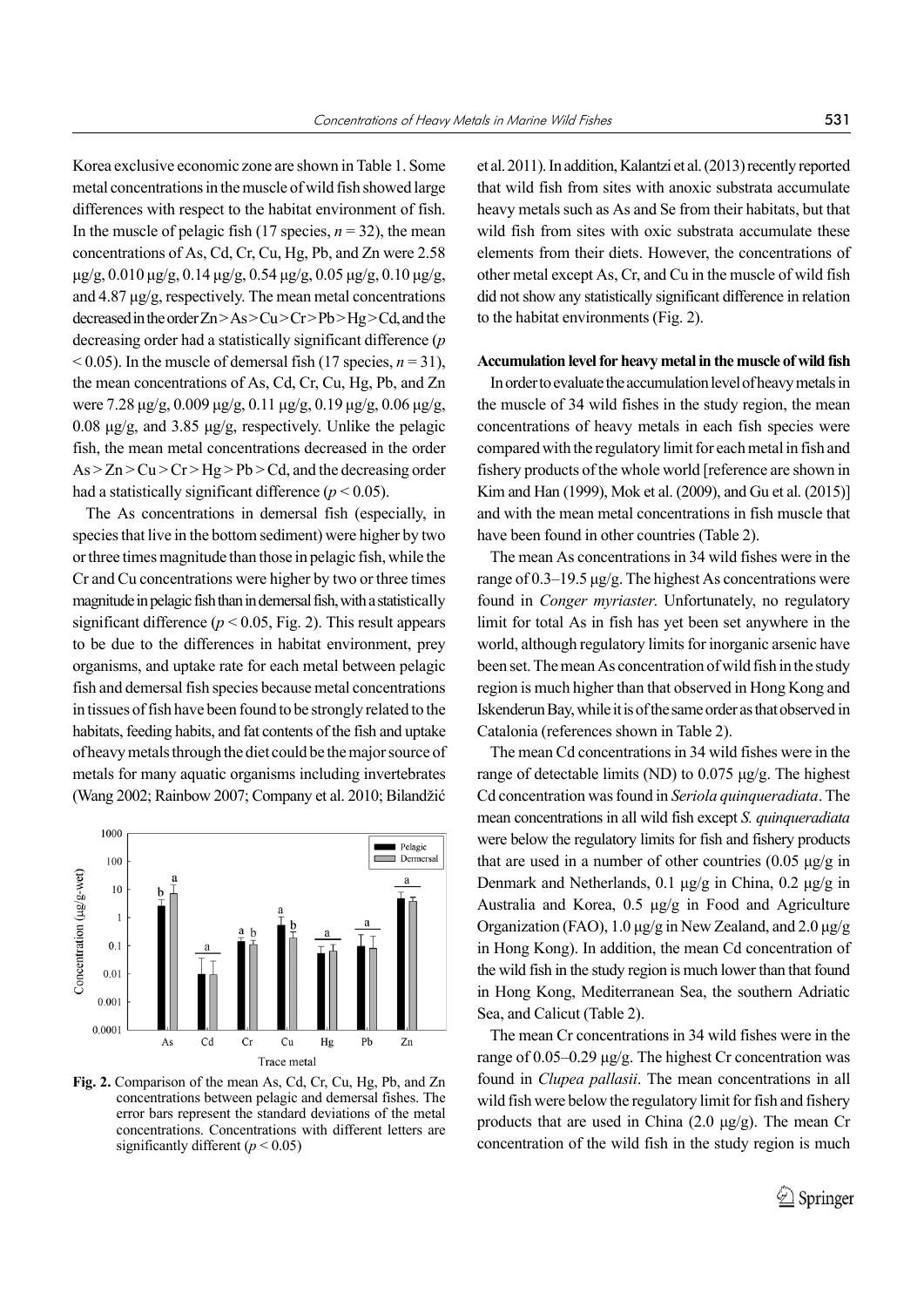| The values in parentheses represent the mear                    |                |                         | a concentration of each heavy meta |                           |                         |                                 |                            |                         |                        |
|-----------------------------------------------------------------|----------------|-------------------------|------------------------------------|---------------------------|-------------------------|---------------------------------|----------------------------|-------------------------|------------------------|
| Region (Country)                                                | Fish           |                         |                                    |                           |                         | Concentration (µg/g-wet weight) |                            |                         | Reference              |
|                                                                 | species        | As                      | ರ                                  | ð                         | ටී                      | $_{\rm Hg}$                     | Ъp                         | $\mathbb Z$             |                        |
| Hong Kong and Pearl River Delta (China)                         |                | $0.03 - 1.53$<br>(0.53) | $0.02 - 0.07$<br>(0.04)            | $0.20 - 0.65$<br>(0.44)   | $0.79 - 2.26$<br>(1.26) |                                 | $0.03 - 8.62$<br>(0.94)    | $15.2 - 29.5$<br>(22.3) | Leung et al. (2014)    |
| Mediterranean Sea (Turkey)                                      | $\overline{2}$ |                         | $0.01 - 0.39$<br>(0.10)            | $0.07 - 1.48$<br>(0.42)   | $0.34 - 7.05$<br>(1.93) |                                 | $0.14 - 1.28$<br>(0.48)    | $3.51 - 53.5$<br>(10.7) | Türkmen et al. (2009)  |
| Iskenderun Bay (Turkey)                                         |                | $0.98 - 1.74$<br>(1.59) | $0.01 - 0.04$<br>$(0.02)$          | $0.32 - 0.70$<br>$(0.56)$ | $4.12 - 6.24$<br>(5.33) |                                 | $0.14 - 0.39$<br>(0.23)    | $20.8 - 28.2$<br>(25.5) | Yilmaz et al. $(2010)$ |
| North Atlantic Ocean                                            |                |                         | ND-0.41                            |                           | $MD-0.89$               | $0.02 - 0.88$                   | ND-2.40                    | $.7 - 10.6$             | Cronin et al. $(1998)$ |
| Southern Adriatic Sea (Italy)                                   |                |                         | $0.03 - 0.12$<br>$(0.07)$          |                           |                         | $0.15 - 1.76$<br>(0.84)         | $0.02 - 0.10$<br>(0.06)    |                         | Storelli et al. (2013) |
| Catalonia (Spain)                                               |                | $0.99 - 17.8$           | $0.001 - 0.10$                     |                           |                         | $0.04 - 2.22$                   | $0.002 - 0.25$             |                         | Falco et al. (2006)    |
| Calicut (India)                                                 |                |                         | $0.03 - 0.10$<br>(0.09)            | $0.10 - 1.10$<br>(0.62)   | $0.59 - 6.50$<br>(3.40) | $0.3 - 0.5$ **<br>$(0.4)$ **    |                            | 3.58-60.6<br>(13.4)     | Sankar et al. (2006)   |
| Aegean and Ionian Seas (Greece)                                 | $\overline{c}$ |                         |                                    | $0.04 - 0.27$<br>(0.08)   | $0.14 - 2.36$<br>(0.54) | $MD-0.1**$<br>$(0.04)**$        |                            | $2.89 - 18.8$<br>(6.1)  | Kalantzi et al. (2013) |
| East, West and South Seas (Korea)                               | 35             | $0.1 - 65.6$<br>(2.5)   | $ND-0.1$<br>(0.02)                 |                           | $0.04 - 5.64$<br>(0.57) | $0.002 - 0.754$<br>(0.07)       | $N\rm{D}-0.33$<br>$(0.02)$ | $0.52 - 34.8$<br>(6.1)  | Kim et al. (2007)      |
| South Sea (Korea)                                               | 34             | $3 - 19.5$<br>(4.9)     | ND-0.075<br>(0.01)                 | $0.05 - 0.29$<br>(0.12)   | $0.06 - 1.83$<br>(0.36) | $0.01 - 0.17$<br>(0.06)         | ND-0.42<br>(0.09)          | $2.2 - 13.3$<br>(4.4)   | This study             |
| *ND = Not detected, ** concentration in units of $\mu$ g/kg-wet |                | weight                  |                                    |                           |                         |                                 |                            |                         |                        |

 $\underline{\textcircled{\tiny 2}}$  Springer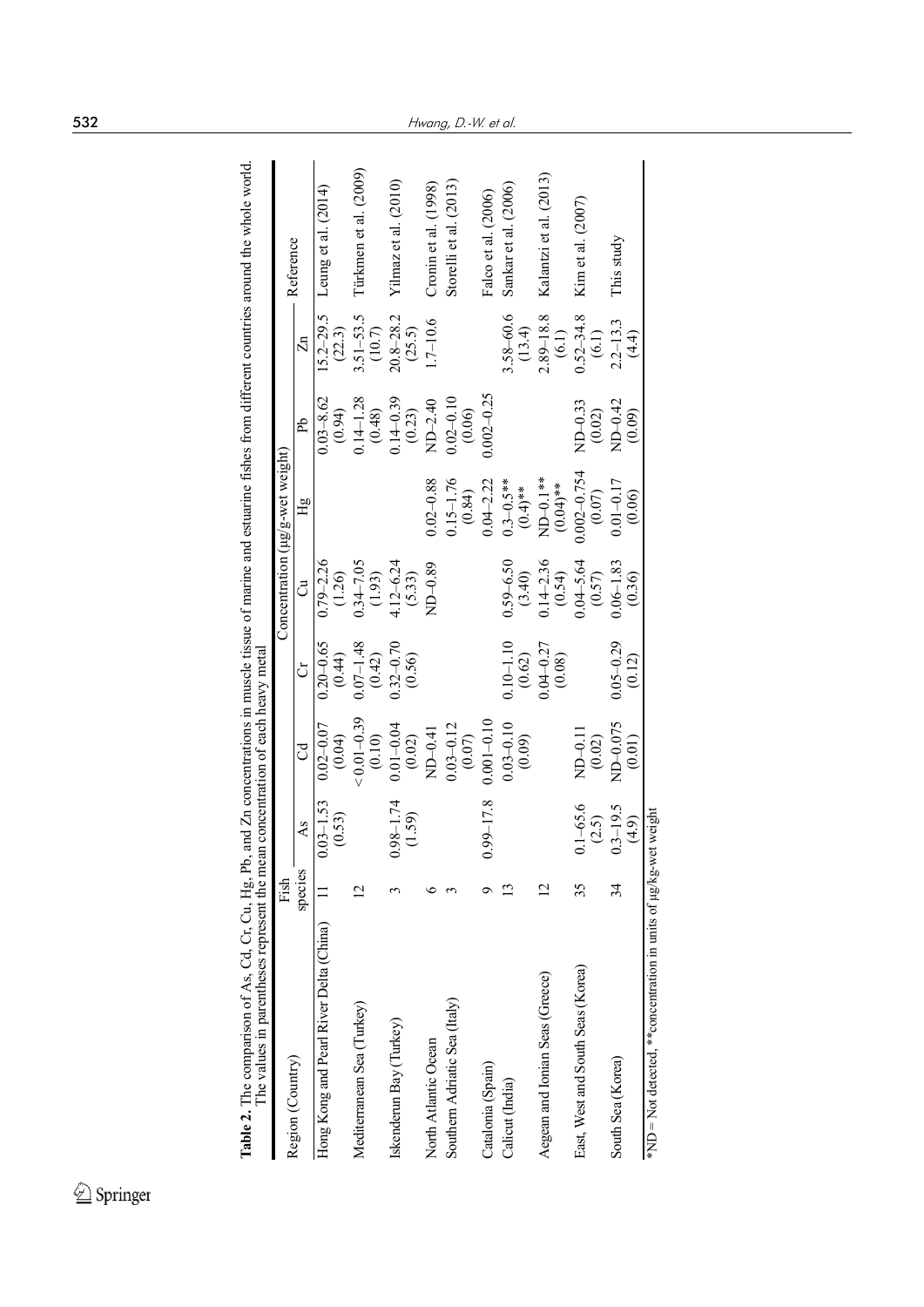lower than that observed in Hong Kong, Mediterranean Sea, Iskenderun Bay, and Calicut, while it is a little higher than that observed in Aegean and Ionian Seas (Table 2).

The mean Cu concentrations in 34 wild fishes were in the range of 0.06–1.83 μg/g. The highest Cu concentration was found in *Engraulis japonicus*. The mean concentrations in all wild fish were below the regulatory limit for fish and fishery products that are used in Australia (10.0 μg/g) and FAO and New Zealand (30.0 μg/g). The mean Cu concentration of the wild fish in the study region is much lower than that found in Hong Kong, Mediterranean Sea, Iskenderun Bay, and Calicut (Table 2).

The mean Hg concentrations in 34 wild fishes were in the range of 0.01–0.17 μg/g. The highest Hg concentration was found in *Okamejei kenojei*. The mean concentrations in all wild fish were below the regulatory limit for fish and fishery products that are used in a number of other countries  $(0.3 \mu g)$ g in Argentina and Denmark, 0.5 μg/g in Australia, Canada, France, and Korea, 0.7 μg/g in Greece and Italy, and 1.0 μg/g in Netherland, New Zealand, and United States). The mean Hg concentration of the wild fish in the study region is much lower than that observed in the southern Adriatic Sea, while it is much higher than that observed in Aegean and Ionian Seas and Calicut (Table 2).

The mean Pb concentrations in 34 wild fishes were in the range of ND–0.42 μg/g. The highest Pb concentration was found in *C. pallasii*. The mean concentrations in all wild fish except *C. pallasii*, *Pleuronectes herzensteini*, and *Thamnaconus modestus* were below the regulatory limit for fish and fishery products that are used in a number of other countries (0.3 μg/g in Denmark, 0.5 μg/g in Canada, China, FAO, Korea, Netherlands, and New Zealand, 1.5 μg/g in Australia, 2.0 μg/g in England and World Health Organization (WHO)). The mean Pb concentration of the wild fish in the study region is much lower than that observed in Hong Kong, Mediterranean Sea, and Iskenderun Bay, while it is a little higher than that previously observed in Korean coastal oceans (Table 2).

The mean Zn concentrations in 34 wild fishes were in the range of 2.2–13.3 μg/g. The highest Zn concentration was found in *E. japonicus*. The mean concentrations in all wild fish were below the regulatory limit for fish and fishery products that are used in FAO (30.0 μg/g), New Zealand (40.0 μg/g), and England (50.0 μg/g). The mean Zn concentration of the wild fish in the study region is much lower than that observed in Hong Kong, Mediterranean Sea, Iskenderun Bay and Calicut, while it is similar to that observed in Aegean and Ionian Seas

and the level previously found in Korean coastal ocean waters (Table 2).

In conclusion, the mean concentrations of each metal except As in fish tissue samples from this study region were much lower than the regulatory limits for fish and fishery products that are used in a number of countries. The mean concentrations of Cd, Cr, Cu, Hg, Pb, and Zn were also relatively low compared with mean concentrations that have been found in marine fish from other countries (including China and Turkey). However, the mean As concentration in wild fish tissue from this study region was much higher than that found in marine fish from other countries.

### **Assessment of health risk by the consumption of wild fish**

Naturally occurring heavy metals in the environment have widely different effects on the human body even at the same concentrations. Metals, such as Fe, Cu, Zn, and Mn, are present at relatively high concentrations in the human body because they are essential elements and play important roles in metabolism and the immune system, whereas some metals, such as Cd, Hg, and Pb, are hazardous to human health, although small amounts can be found in the human body (Bilandžić et al. 2011; Mok et al. 2014). Therefore, we assessed the potential health risks posed to humans by heavy metals consumed in fish caught in the southern sea of Korea.

As mentioned above, we calculated the EDI and THQ using equations (1) and (3) and the calculated EDIs and THQs are shown in Table 3. In this study, the potential health risk for only five metals (Cd, Cr, Cu, Hg, and Zn) were assessed since the PMTDIs of As and Pb established by JECFA were withdrawn in the  $79<sup>th</sup>$  JECFA meeting held in 2014.

Calculating the EDI, we used the mean and max concentrations of heavy metals in the fish muscle samples (0.01 and 0.15 μg/g, 0.12 and 0.29 μg/g, 0.36 and 2.04 μg/g, 0.06 and 0.17 μg/g, and 4.37 and 16.0 μg/g for Cd, Cr, Cu, Hg, and Zn, respectively), a daily fish consumption of 48.5 g/day for a Korean adult revealed from the Korea National Health and Nutrition Examination Survey (KMOHW 2006; Mok et al. 2009), and a mean body weight of ~64 kg for a Korean adult, from the Korean health statistics for 2008 (KMOHW 2015). The mean and max EDIs for Cd, Cr, Cu, Hg, and Zn were calculated to be approximately 0.01 and 0.11 μg/kg·bw/day, 0.09 and 0.22 μg/kg·bw/day, 0.27 and 1.55 μg/kg·bw/day, 0.05 and 0.13 μg/kg·bw/day, and 3.31 and 12.1 μg/kg·bw/day, respectively. They ranged from 0.05% to 22.5% of the PMTDIs suggested by the Joint Food and Agriculture Organization/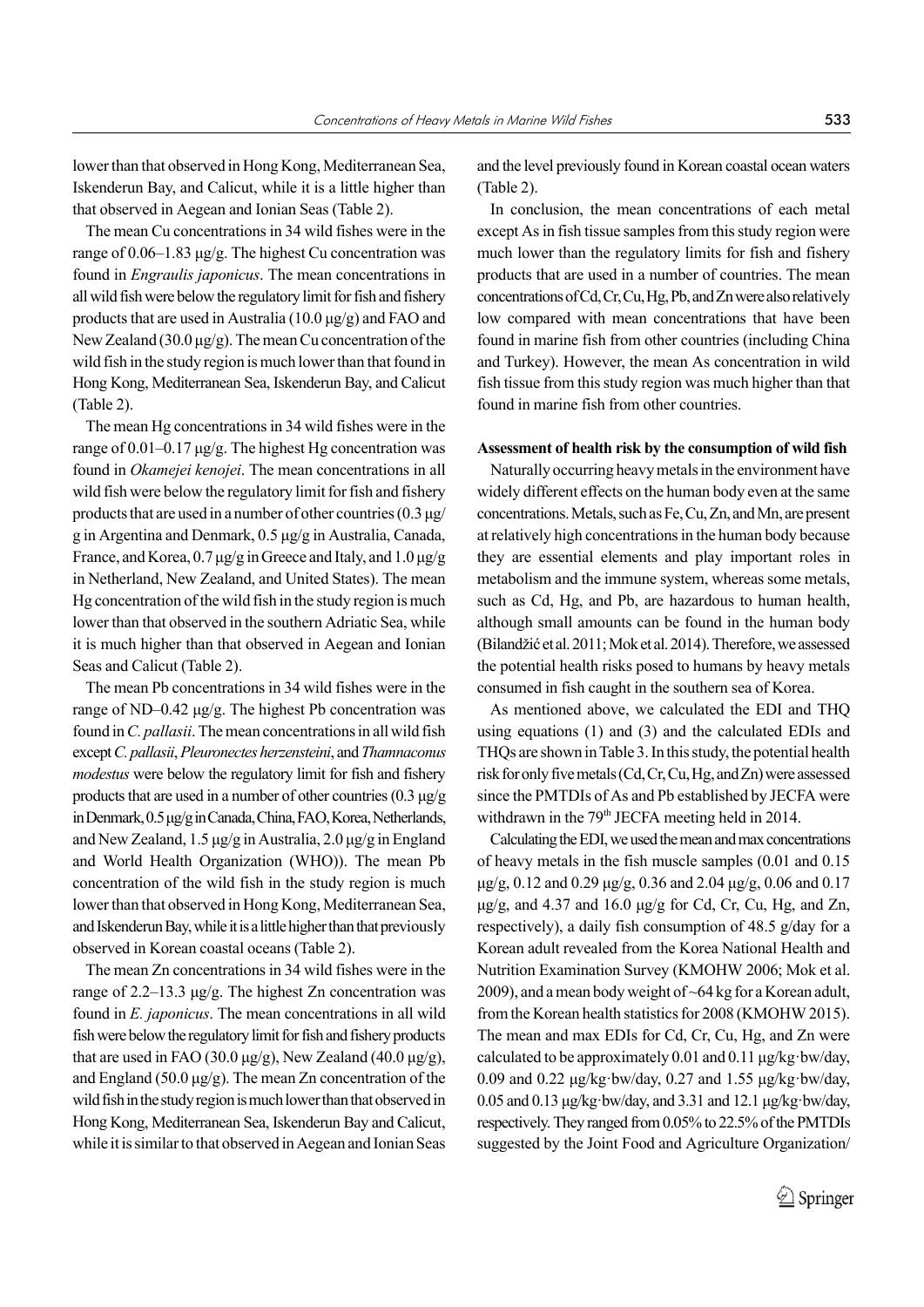**534** *Hwang, D.-W. et al.* 

| Metals | Mean/Max<br>concentration<br>(µg/g-wet weight) | Daily fish<br>consumption<br>(g/day) | $EDI^*$   | <b>PMTDI<sup>†</sup></b><br>(µg/kg·bw/day) (µg/kg·bw/day) | Hazardous<br>level $(\% )$ | $RfD^*$<br>$(\mu g/kg \cdot bw/day)$ | Target<br>hazard quotient<br>(THQ) | <b>DMPI</b><br>(g/day) |
|--------|------------------------------------------------|--------------------------------------|-----------|-----------------------------------------------------------|----------------------------|--------------------------------------|------------------------------------|------------------------|
| Cd     | 0.01/0.15                                      |                                      | 0.01/0.11 | 0.83                                                      | 0.91/13.6                  | 1.0                                  | 0.01/0.11                          | 5,300/430              |
| Cr     | 0.12/0.29                                      |                                      | 0.09/0.22 | None                                                      | $\overline{\phantom{a}}$   | 3.0                                  | 0.03/0.07                          | $-1660$                |
| Cu     | 0.36/2.04                                      | 48.5                                 | 0.27/1.55 | 500                                                       | 0.05/0.31                  | None                                 | $\overline{\phantom{0}}$           | 88,900/-               |
| Hg     | 0.06/0.17                                      |                                      | 0.05/0.13 | 0.57                                                      | 7.96/22.5                  | None                                 | ٠                                  | $600/-$                |
| Zn     | 4.37/16.0                                      |                                      | 3.31/12.1 | 300                                                       | 1.10/4.04                  | 300                                  | 0.01/0.04                          | 4,400/1,200            |

**Table 3.** Estimated dietary intakes and hazardous level of Cd, Cr, Cu, Hg, and Zn through the consumption of marine fish in Korea

\*Daily consumption of fish reported by Korea National Health and Nutrition Examination Survey (KMOHW 2006)

\*\*EDI : Estimated daily intake calculated from the mean and max concentrations of heavy metal in fish muscle, daily fish consumption, and the mean body weight(bw,  $\sim 64$  kg) of Korean adult (KMOHW 2015)

† PMTDI : Provisional maximum tolerable daily intakes recommended by Joint FAO/WHO Expert Committee on Food Additives (JECFA) (WHO 2016). PMTDI for Cd and Hg were calculated from the provisional tolerable monthly intake (PTMI) and provisional tolerable weekly intake (PTWI) established by the JECFA, respectively

# RfD : Reference dose suggested by integrated risk information systems (IRIS) of United States Environmental Protection Agency (USEPA) (USEPA 2016)

DMPI : Daily maximum permissible intake calculated from the mean and max concentrations of heavy metal in fish muscle, PMTDI (or RfD), and the mean body weight(bw,  $\sim$  64 kg) of Korean adult (KMOHW 2015)

World Health Organization Expert Committee on Food Additives (WHO 2016) and the hazard levels posed by the metals decreased in the order  $Hg > Cd > Zn > Cu$ .

We also used THQs to assess the health risks posed to Korean adults through the consumption of wild fish. THQs proposed by the US Environmental Protection Agency is one of the assessment techniques have been used widely around the whole world to assess the risks posed by the consumption of heavy metals in seafood, including fish and shellfish (Storelli 2008). The RfD values that were used (USEPA 2016) and the calculated THQs are shown in Table 3. The mean and max THQs of Cd, Cr, and Zn were all less than 1.0 and the hazard levels posed by the metals decreased in the order  $Cd > Cr > Zn$ . Based on the overall results of risk assessment, the daily intake of metals via consumption of wild fish in the study region do not pose a hazard to the health of Koreans.

On the other hand, the amounts of fish consumption by Koreans show a great difference according to individual persons and region and increase every year. Especially, Koreans that live in seaside districts consume a large amount of fish at one time although the mean of daily fish consumption (48.5 g/day) reported from the Korea National Health and Nutrition Examination Survey is very small. Therefore, we calculated the daily maximum permissible intake (DMPI) in this study to ensure the safety of fish consumption by Koreans. The DMPI was calculated using the following equation (3):

$$
DMPI = (PMTDI \text{ or } RfD \times BW) / C_{fish}
$$
 (3)

Based on the mean and max concentrations of Cd, Cr, Cu, Hg, and Zn in the muscle of wild fish  $(C_{\text{fish}})$ , TMTDI or THQ, and the mean body weight (kg) of a Korean adult (BW), the DMPI for wild fish were estimated to be approximately 430 g/day (Table 3). Therefore, we suggest that more than 430 g/day of wild fish consumption is likely to have a significant influence on human health.

## **4. Conclusions**

The concentrations of As, Cd, Cr, Cu, Hg, Pb, and Zn in the muscle of 34 wild fish caught from the southern sea of Korea in 2007 and 2008 were measured. The metal concentrations in pelagic fish decreased in the order  $Zn > As > Cu > Cr > Pb$  $>$  Hg  $>$  Cd, whereas the metal concentrations in demersal fish decreased in the order  $As > Zn > Cu > Cr > Hg > Pb >$ Cd. In addition, the As concentrations in demersal fish were much higher fish than those in pelagic fish, while the Cr and Cu concentrations were much higher in pelagic fish than in demersal fish due to differences in habitat environment, prey organisms, and metal uptake rate. Although the mean concentrations of all metals except As in wild fish were below the regulatory limit for fish and fishery products applied in a number of countries and were much lower than those observed in other countries, the mean As concentration was relatively higher than that found in other countries. Considering the results of risk assessment by fish consumption, the consumption of wild fish caught from the study region does not pose any adverse risks to human health. However, the daily maximum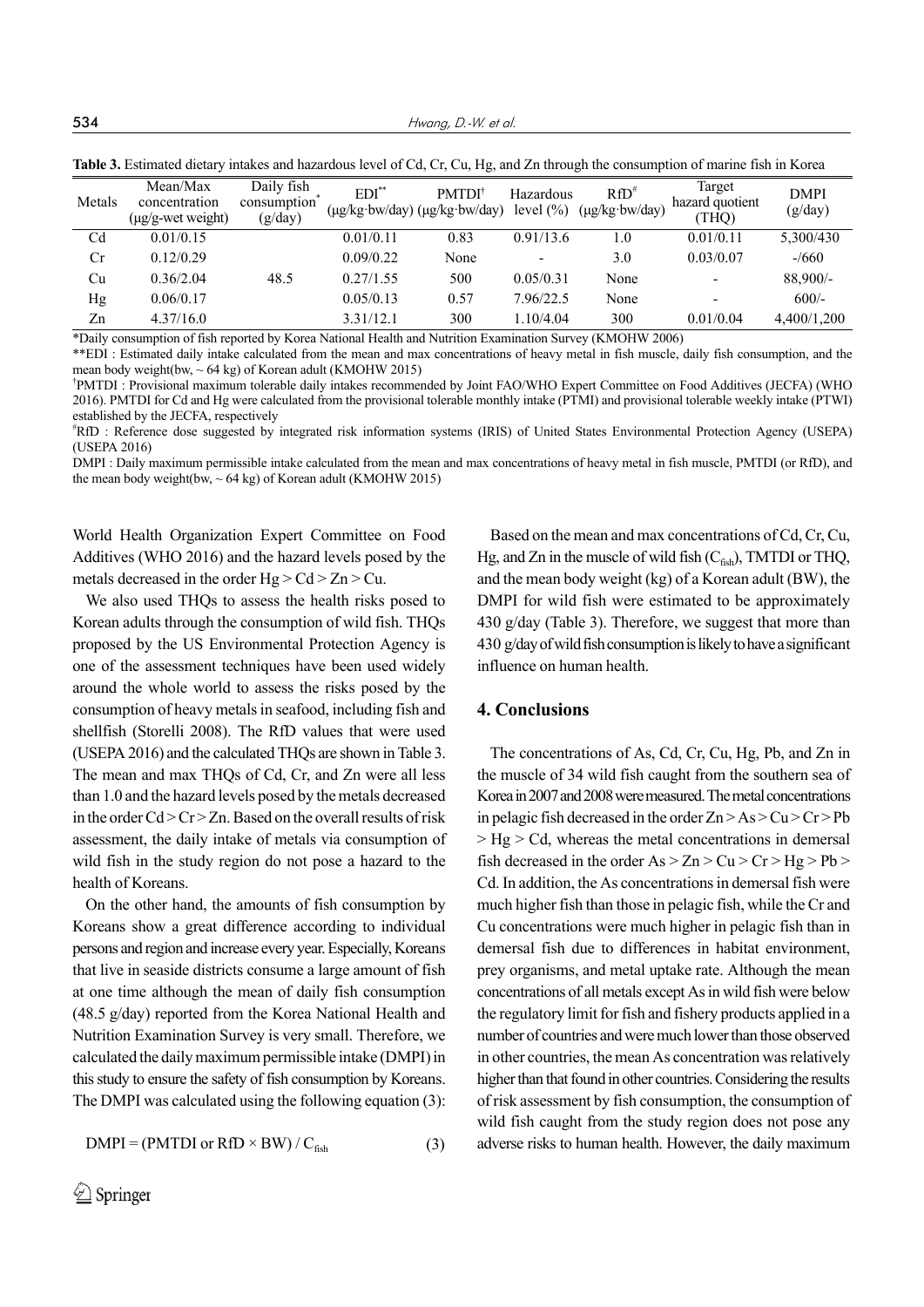permissible intakes of marine wild fish in the study region were calculated to be approximately 430 g/day. Therefore, an appropriate intake limit for wild fish caught from the southern sea of Korea is necessary to protect human health in the future.

# **Acknowledgements**

This work was supported by a research grant from the National Institute of Fisheries Science (NIFS, R2017053). We would like to thank many of our colleagues who helped in the sample collection and performed heavy metal analyses.

#### **References**

- Belias C, Dassenakis M (2002) Environmental problems in the development of marine fish-farming in the Mediterranean Sea. Ocean Challenge **12**:11–16
- Bilandžić N, Đokić M, Sedak M (2011) Metal content determination in four fish species from the Adriatic Sea. Food Chem **124**:1005–1010
- Company R, Felícia H, Serafim A, Almeida AJ, Biscoito M, Bebianno MJ (2010) Metal concentrations and metallothioneinlike protein levels in deep-sea fishes captured near hydrothermal vents in the Mid-Atlantic Ridge off Azores. Deep-Sea Res Pt I **57**:893–908
- Copat C, Arena G, Fiore M, Ledda C, Fallico R, Sciacca S, Ferrante M (2013) Heavy metals concentrations in fish and shellfish from eastern Mediterranean Sea: consumption advisories. Food Chem Toxicol **53**:33–37
- Cronin M, Davies IM, Newton A, Pirie JM, Topping G, Swan S (1998) Trace metal concentrations in deep sea fish from the North Atlantic. Mar Environ Res **45**:225–238
- Crump K, Trudeau VL (2009) Mercury-induced reproduced reproductive impairment in fish. Environ Toxicol Chem **28**:895–907
- Dalsgaard T, Krause-Jensen D (2006) Monitoring nutrient release from fish farms with macroalgal and phytoplankton bioassays. Aquaculture **256**:302–310
- Das K, Debacker V, Pillet S, Bouquegneau JM (2003) Heavy metals in marine mammals. In: Vos JG, Bossart GD, Fournier M, O'Shea T (eds) Toxicology of marine mammals. Taylor and Francis, New York, pp 135–167
- Daviglus M, Sheeshka J, Murkin E (2002) Health benefits from eating fish. Comments Toxicol **8**:345–374
- Falcó G, Llobet JM, Bocio A, Domingo JL (2006) Daily intake of arsenic, cadmium, mercury, and lead by consumption of edible marine species. J Agr Food Chem **54**:6106–6112
- FAO (2014) The state of world fisheries and aquaculture 2014:

opportunities and challenges. Food and Agriculture Organization, Rome, 223 p

- FAO (2016) The state of world fisheries and aquaculture 2016: contributing to food security and nutrition for all. Food and Agriculture Organization, Rome, 200 p
- Hwang DW, Kim SG, Choi MK, Lee IS, Kim SS, Choi HG (2016) Monitoring of trace metals in coastal sediments around Korean Peninsula. Mar Pollut Bull **102**:230–239
- Kalantzi I, Black KD, Pergantis SA, Shimmield TM, Papageorgiou N, Sevastou K, Karakassis I (2013) Metals and other elements in tissues of wild fish from fish farms and comparison with farmed species in sites with oxic and anoxic sediments. Food Chem **141**:680–694
- Kim HY, Kim JC, Kim SY, Lee JH, Jang YM, Lee MS, Park JS, Lee KH (2007) Monitoring of heavy metals in fishes in Korea – As, Cd, Cu, Pb, Mn, Zn, Total Hg. Korean J Food Sci Technol **39**:353–359
- Kim SG, Kim SS, Choi HG, An YR (2011) Concentrations of trace metals in the tissues of long-beaked common dolphins (*Delphinus capensis*) in the East Sea, Korea. Ocean Sci J **46**:55–62
- Kim YC, Han SH (1999) A study on heavy metal contents of the fresh water fish and the shellfish in Korean. J Food Hyg Saf **14**:305–318
- KMOF (2014) Korean ocean and fisheries statistics in 2014. Korean Ministry of Oceans and Fisheries, Sejong, 383 p
- KMOHW (2006) Annual report of Korea national health and nutrition examination survey in 2005. Korean Ministry of Health and Welfare, Seoul, 782 p
- KMOHW (2015) Korea health statistics 2014 : Korea national health and nutrition examination survey (KNHANES IV–2). Korea Ministry of Health and Welfare (KMOHW), Sejong, 451 p
- Leung HM, Leung AOW, Wang HS, Ma KK, Liang Y, Ho KC, Cheung KC, Tohidi F, Yung KKL (2014) Assessment of heavy metals/metalloid (As, Pb, Cd, Ni, Zn, Cr, Cu, Mn) concentrations in edible fish species tissue in the Pearl River Delta (PRD), China. Mar Pollut Bull **78**:235–245
- Li G, Hu B, Bi J, Leng Q, Xiao C, Yang Z (2013) Heavy metals distribution and contamination in surface sediments of the coastal Shangdong Peninsula (Yellow Sea). Mar Pollut Bull **76**:420–426
- Mok JS, Kwon JY, Son KT, Choi WS, Kang SR, Ha NY, Jo MR, Kim JH (2014) Contents and risk assessment of heavy metals in marine invertebrates from Korean coastal fish markets. J Food Protect **77**:1022–1030
- Mok JS, Shim KB, Cho MR, Lee TS, Kim JH (2009) Contents of heavy metals in fishes from the Korean coasts. J Korean Soc Food Sci Nut **38**:517–524
- NFRDI (2014) Annual report of NFRDI in 2013. National Fisheries Research and Development Institute, Busan, 114 p
- Onsanit S, Ke C, Wang X, Wang KJ, Wang WX (2010) Trace elements